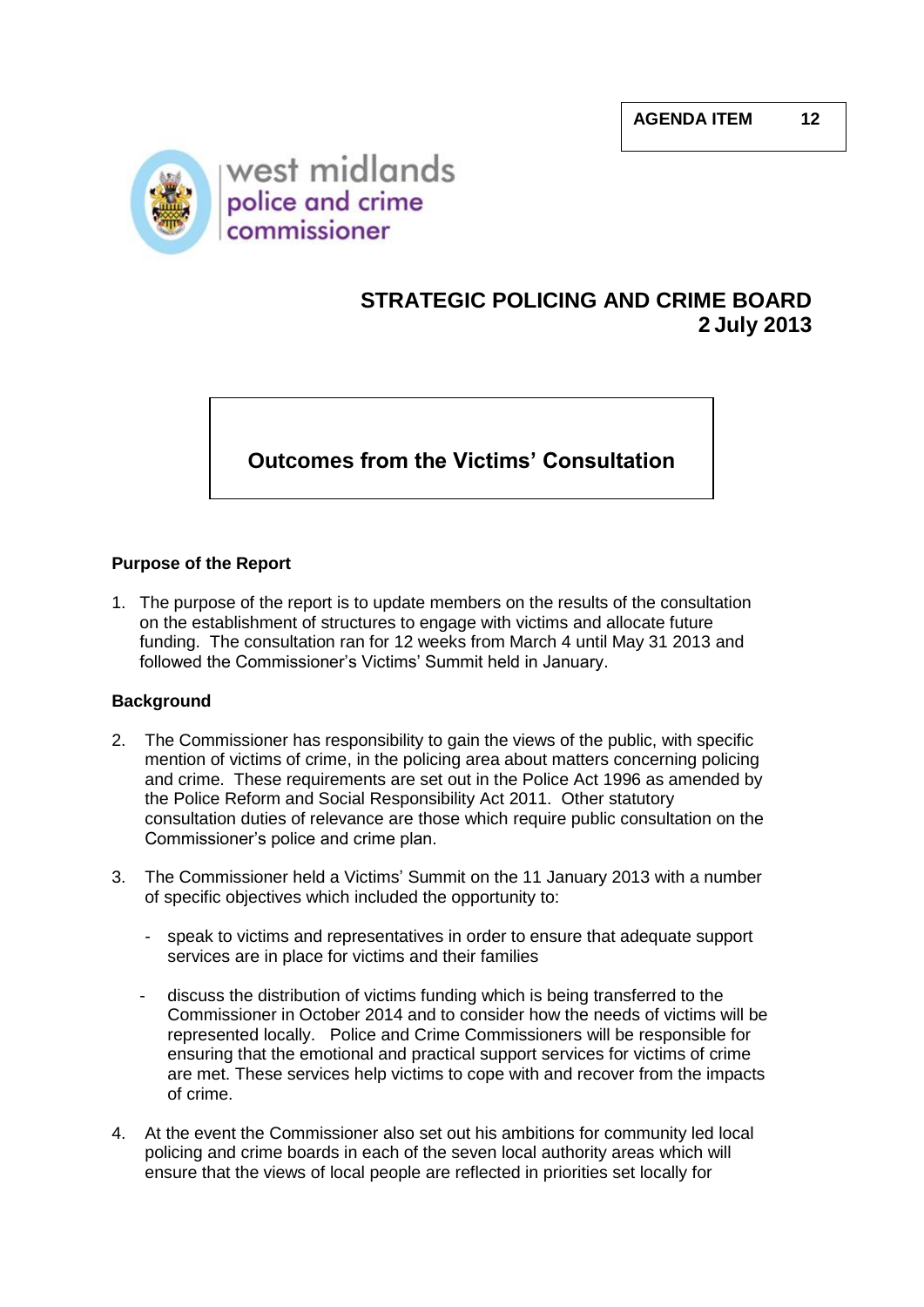policing and crime. The Boards will also be responsible for ensuring that those priorities are delivered. They will also be part of the decision making process on the local allocation of funds and monitor their local police and crime plan. The boards will be made up of members of the community as well as responsible authorities. The exact composition will be a matter for local determination.

5. Roundtable discussions gave participants the opportunity to discuss and develop options for distribution of victims funding from 2014. The information gained from the Summit formed the basis of the public consultation document.

### **The Consultation**

- 6. The information gained from the Summit formed the basis of a public consultation document 'Victims Should Come First' which was launched on the 4 March 2103. The closing date for responses to the consultation was the 31 May 2013. In total, 119 formal responses were received. The consultation asked two questions:
	- Question 1 was about the development of a Victims Commission with a  $\bullet$ proposal that the Commission develop policies and procedures, identify local concerns and priorities and influence the final decisions on funding and allocations.
	- Question 2 gave three options for a commissioning framework and delivery structure. They included:
	- Option 1: West Midlands wide structure, led by Victims Support, working with other voluntary, community and social enterprise (VCSE) organisations
	- Option 2: West Midlands structure comprising VCSE organisations with no lead organisation
	- Option 3: In house procurement by the Office for Policing and Crime

#### **The outcomes of the consultation**

#### Question 1

7. 61% of respondents agreed with the setting up of a Victims Commission. A consistent message was that the Commission should ensure involvement from groups that cover the diversity of victims groups and support the diversity of the population of the West Midlands.

#### Question 2

- 8. Option 1 was supported by 78% of the responses. Respondents felt that Victim Support were well established and experienced in keeping victims of crime as the main focus, had a good structure in place and good links to the Force. There were concerns from some voluntary sector organisations that believe Victim Support is a mainstream organisation and a direct competitor to many of the voluntary and community specialist organisations. There is a consensus that there needed to be a lead organisation to drive the project, however there is also a need to ensure that there is not a dominant group within the decision making process.
- 9. Option 2 was supported by 18% of the responses. It is felt that there is a wide range of victims groups operating across the West Midlands area, many who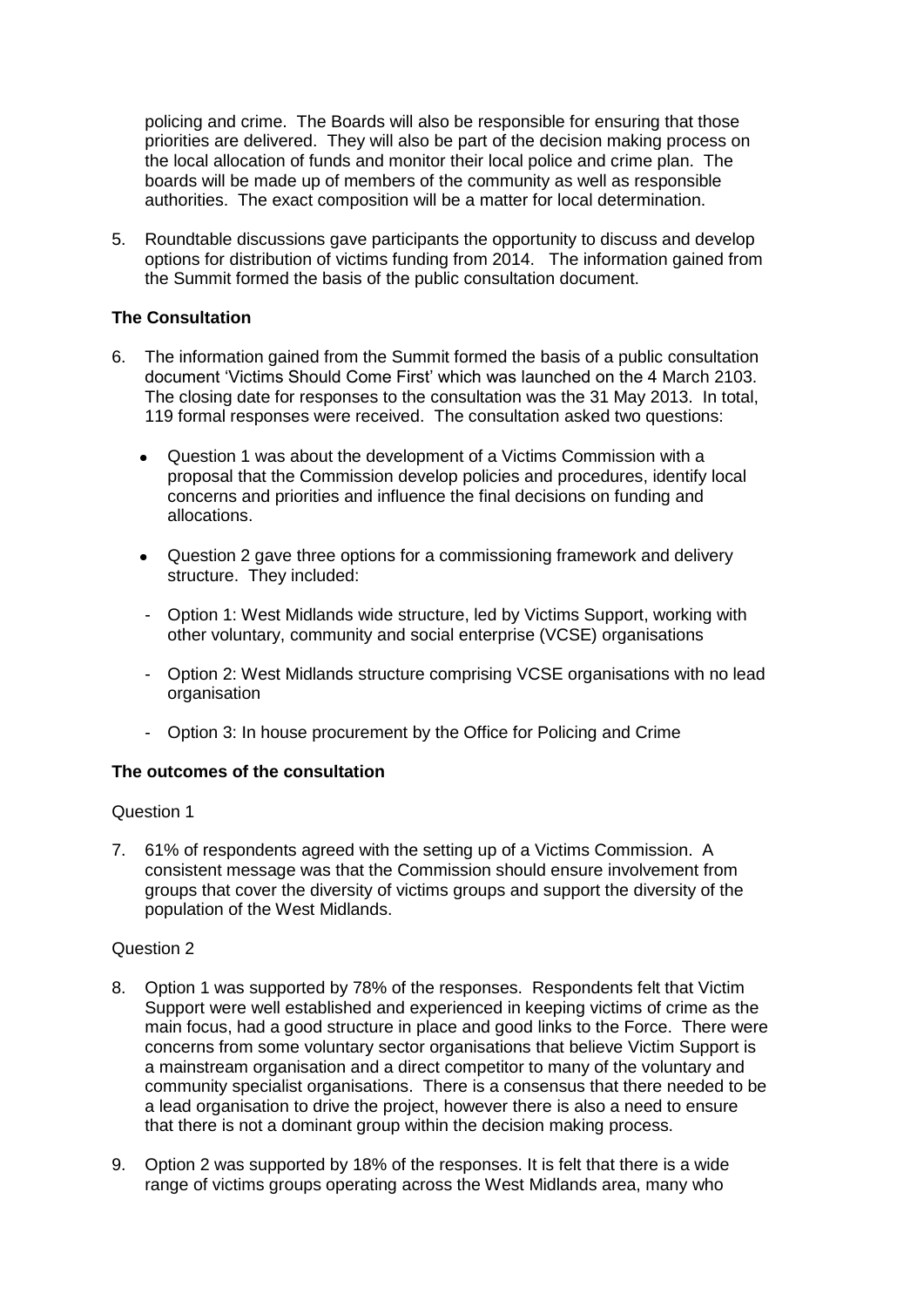provide specialist support for victims and they need to be recognised for the work they do. They should also feature as part of a suite of provision which can be accessed by victims across the area.

- 10. Option 3 received 3.2% of responses. Consistent messages were around the cost involved in setting up a new structure and also that we should utilise existing structures.
- 11. Two alternative options were put forward as part of the consultation at 0.8%. The suggestion being that Community Safety Partnerships (CSPs) should drive priorities from a local level with funding being awarded to them so that they can commission the support for victims from the voluntary and community sector. Alternatively, that the seven CSPs form a collective and commission services regionally across West Midlands force area.
- 12. The full report is available at **Annex A**.

## **Next Steps**

- 13. There are a number of questions that need to be addressed in preparing for new commissioning arrangements. They include:
	- What is the demand for support services to victims and witnesses?
	- What services are delivered now, where, how and what gaps can be identified in the scope and effectiveness of that provision?
	- What should victims and witnesses be able to expect from the support they receive in the future?
	- What are the options to bring this change about?
- 14. Baroness Newlove of Warrington, the Victims Commissioner is currently working with a number of PCCs to provide advice, based on engagement with victims, on the needs that should underpin their commissioning strategy. The Commissioner will request that a review is undertaken of provision and future requirements on behalf of the West Midlands and the review will be used to inform the commissioning structure.
- 15. The Commissioner will do further scoping work with Victim Support and the voluntary and community sector taking into account the results of the consultation. The Commissioner will also take account of recommendations made by the Strategic Policing and Crime Board.

## **Financial Implications**

16. The cost of all consultation activities is included in the West Midlands Office for Policing and Crime budget for 2013-14.

#### **Legal Implications**

17. The legal implications are set out at paragraph 2.